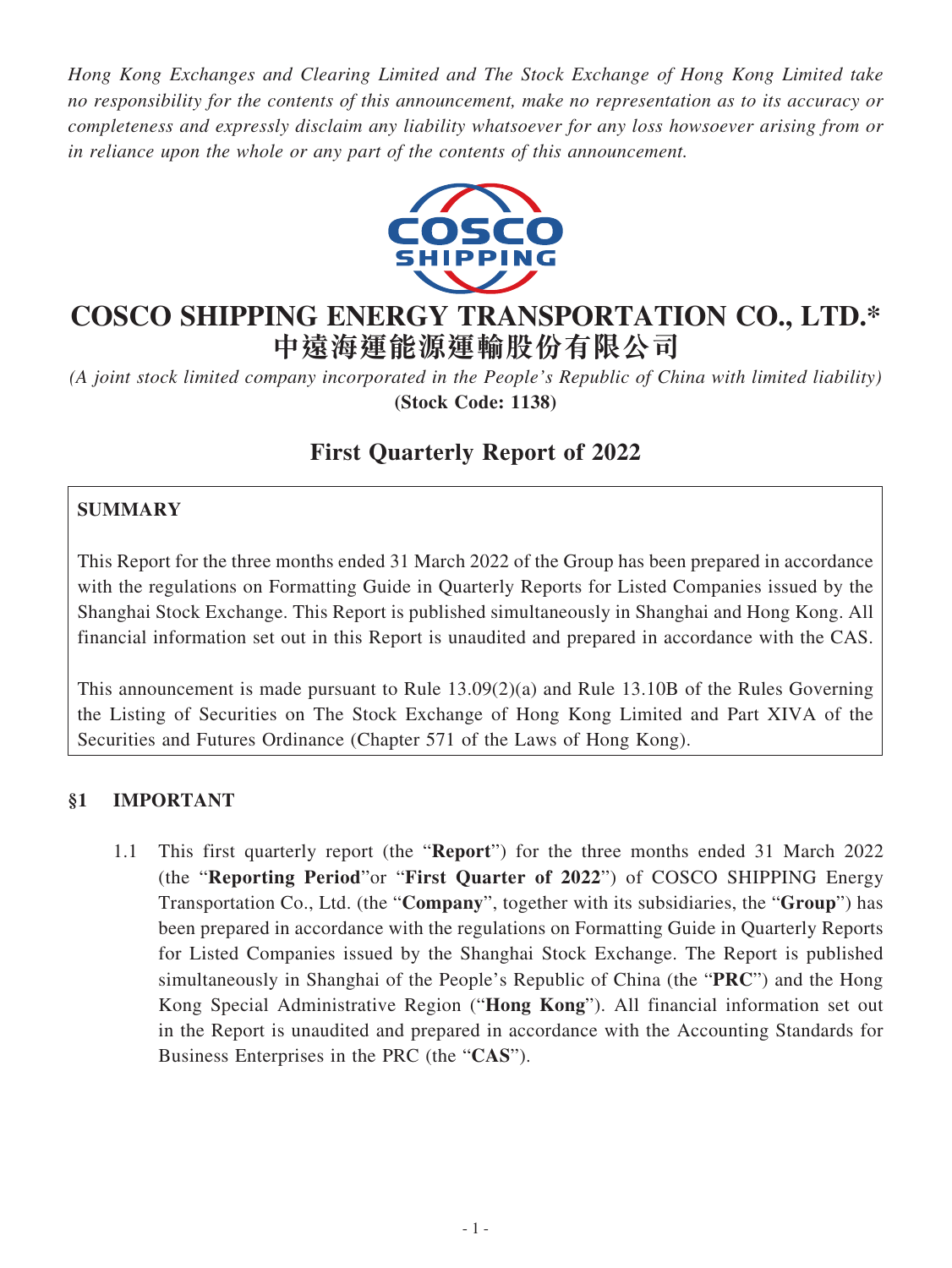- 1.2 The Company's board of directors (the "**Board**"), supervisory committee, directors ("**Directors**"), supervisors, and senior executives guarantee that the contents of the quarterly report are true, accurate, and complete, and that there are no false records, misleading statements or major omissions, and bear individual and joint legal responsibilities.
- 1.3 Ren Yongqiang, the person in charge of the company, and Tian Chao, the person in charge of accounting affairs, and Xu Yinsheng, the person in charge of the accounting department (accounting officer), guarantee the truthfulness, accuracy and completeness of the financial statements in the quarterly report.
- 1.4 The Company's first quarterly report has not been audited.

## **§2 PARTICULARS OF THE COMPANY**

#### **2.1 Principal financial data and statistics highlights**

|                                                              |      |                      |      | Unit: RMB                 |
|--------------------------------------------------------------|------|----------------------|------|---------------------------|
|                                                              |      |                      |      | <b>Increase/Decrease</b>  |
|                                                              |      |                      |      | $(\%)$ as compared        |
|                                                              |      |                      |      | with the three            |
|                                                              |      | For the three months |      | months ended              |
|                                                              |      | ended 31 March       |      | 31 March                  |
| <b>Items</b>                                                 |      | 2022                 |      | 2021                      |
| Revenue from operation <i>(RMB)</i>                          |      | 3,477,722,215.51     |      | 13.02                     |
| Net profit attributable to shareholders of the Company (RMB) |      | 25,027,949.60        |      | $-92.70$                  |
| Net profit attributable to shareholders of the               |      |                      |      |                           |
| Company excluding non-recurring profit and loss (RMB)        |      | 26,398,691.65        |      | $-92.28$                  |
| Net cash flow from operating activities (RMB)                |      | -327,897,846.48      |      | $-163.63$                 |
| Basic earnings per share (RMB)                               |      | 0.0053               |      | $-92.63$                  |
| Diluted earnings per share (RMB)                             |      | 0.0053               |      | $-92.63$                  |
|                                                              |      |                      |      | Decrease by               |
| Rate of returns on net assets (weighted average) $(\%)$      |      | 0.07                 |      | 0.91 percent points       |
| As at 31 March                                               |      | As at 31 December    |      | Increase/                 |
| $I$ tome                                                     | 2022 |                      | 2021 | Dograph $(\mathcal{O}_n)$ |

| <b>Items</b>                                                    | 2022                  | 2021              | Decrease $(\% )$ |
|-----------------------------------------------------------------|-----------------------|-------------------|------------------|
| Total assets <i>(RMB)</i>                                       | 59, 737, 257, 754. 29 | 59,388,937,772.69 | 0.59             |
| Net assets attributable to shareholders<br>of the Company (RMB) | 28,602,929,357.31     | 28,591,045,391.65 | 0.04             |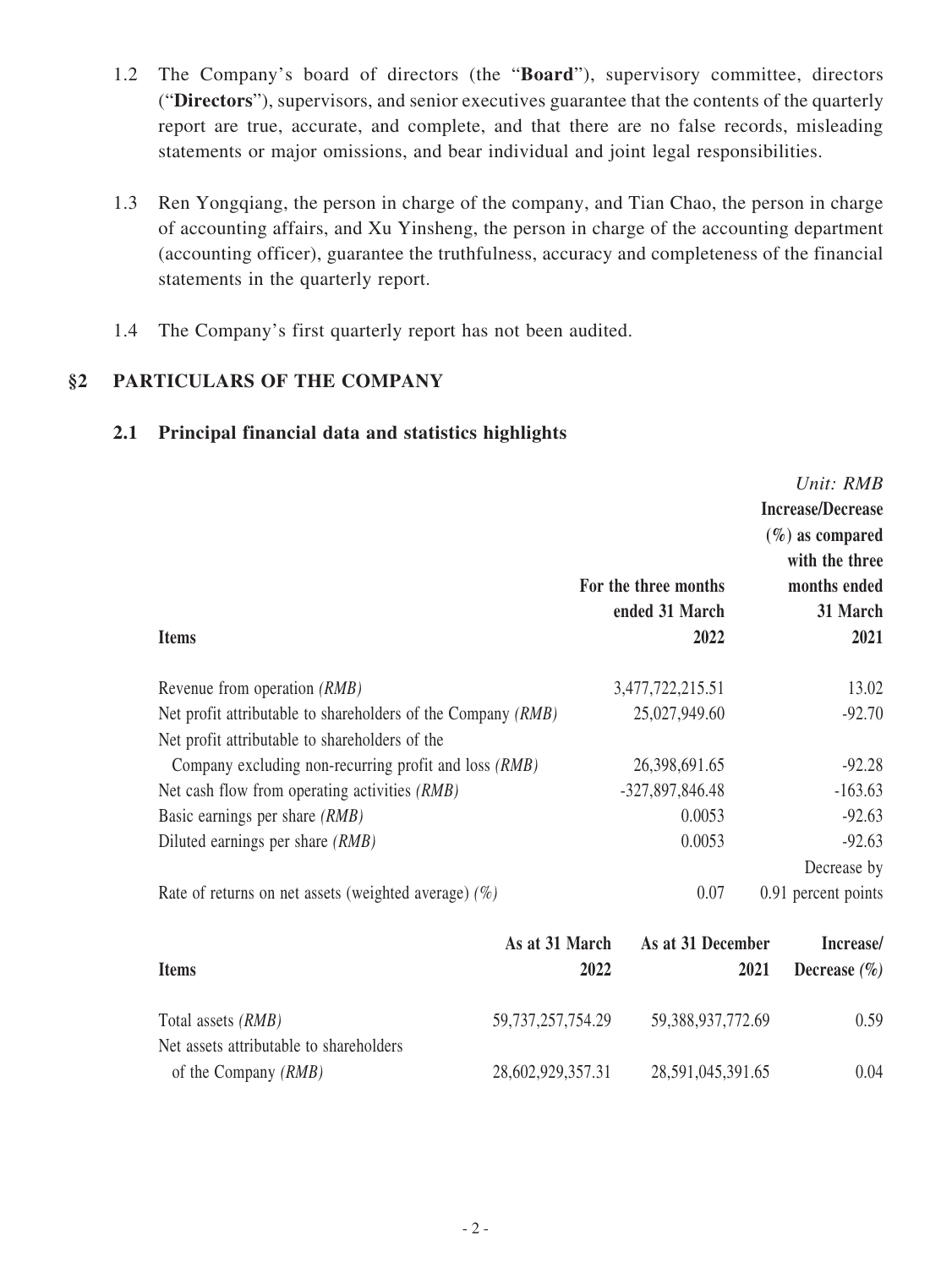#### **2.2 Non-recurring profit and loss**

|                                                  | For the three<br>months ended |
|--------------------------------------------------|-------------------------------|
|                                                  | 31 March 2022                 |
|                                                  | Amount                        |
| <b>Items</b>                                     | (RMB)                         |
| Profit or loss on disposal of non-current assets | $-1,620,125.76$               |
| Other non-operating revenue and expenses         | 7,160.78                      |
| Minus: Income tax effect                         | $-241,228.67$                 |
| Minus: Minority interests effect (after tax)     | $-994.26$                     |
| Total                                            | $-1,370,742.05$               |

#### **2.3 Changes in major accounting data and financial indicators and main reasons**

## **For the three months ended 31 March 2022**

| <b>Items</b>                                                                                            |           | Change (%) Main Reason                                                                                                   |
|---------------------------------------------------------------------------------------------------------|-----------|--------------------------------------------------------------------------------------------------------------------------|
| Net profit attributable to<br>shareholders of the Company                                               |           | -92.70 Due to the decrease in government<br>subsidies related to income received<br>during the Reporting Period          |
| Net profit attributable to<br>shareholders of the Company<br>excluding non-recurring profit<br>and loss | $-92.28$  | Same as above                                                                                                            |
| Basic earnings per share                                                                                | $-92.63$  | Same as above                                                                                                            |
| Diluted earnings per share                                                                              | $-92.63$  | Same as above                                                                                                            |
| Net cash flow from operating<br>activities                                                              | $-163.63$ | Although the cash inflow from operating<br>activities increase by 70 million RMB<br>year-on-year, the net cash flow from |

operating activities is -330 million RMB, which is mainly due to the decrease of 320 million RMB yearon year in received subsidies and export tax rebate; generated payment of intertemporal fuel costs, epidemic prevention costs and other costs; the increase in fuel prices resulted in an increase in cash payments from

operating activities.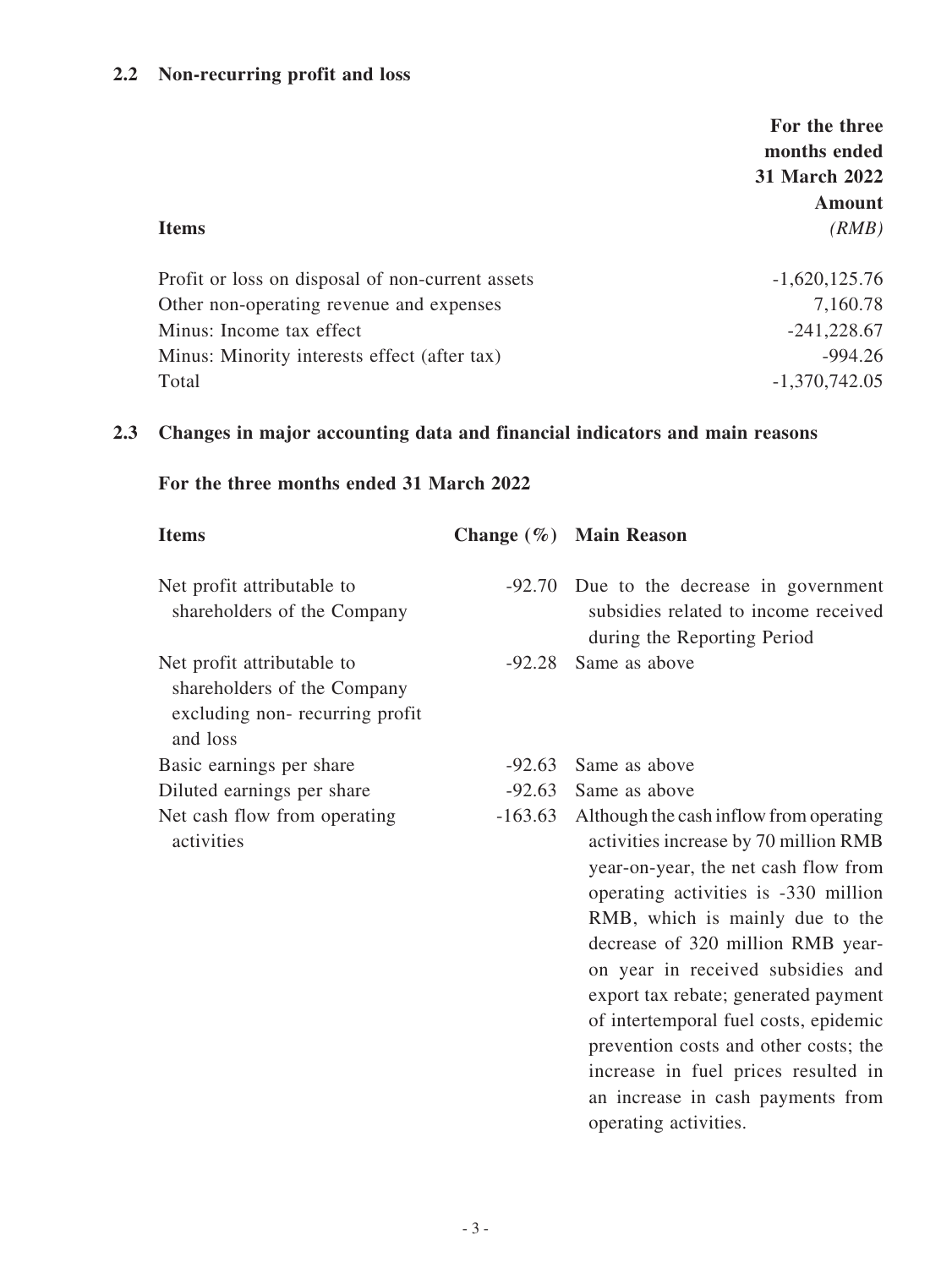# **§3 TOTAL NUMBER OF SHAREHOLDERS, THE SHAREHOLDING OF THE TOP 10 SHAREHOLDERS AND SHAREHOLDING OF THE TOP 10 SHAREHOLDERS WITHOUT ANY SELLING RESTRICTIONS AS AT THE END OF THE REPORTING PERIOD**

Unit: share

Total number of shareholders 83,040

| Top 10 shareholders                                                        |                             |                               |                                                            |                                                     |                      |
|----------------------------------------------------------------------------|-----------------------------|-------------------------------|------------------------------------------------------------|-----------------------------------------------------|----------------------|
| Name of shareholder<br>(Full Name)                                         | Number of<br>shares $(\% )$ | <b>Shareholding</b><br>$(\%)$ | <b>Number</b><br>of shares<br>with selling<br>restrictions | Number of shares<br>subject to pledge or<br>lock up | Type of shareholders |
| China Shipping Group Company<br>Limited $*$ <sup>(1)</sup><br>(中國海運集團有限公司) | 1,536,924,595               | 32.27                         | $\theta$                                                   | Nil                                                 | State-owned entity   |
| HKSCC NOMINEES LIMITED <sup>(2)</sup>                                      | 1,286,042,928               | 27.00                         | $\theta$                                                   | Unknown                                             | Offshore entity      |
| China COSCO SHIPPING<br>Corporation Limited*(1)<br>(中國遠洋海運集團有限公司)          | 619,426,195                 | 13.01                         | 601,719,197                                                | Nil                                                 | State-owned entity   |
| Central Huijin Assets<br>Management Company Ltd.*<br>(中央匯金資產管理有限責任<br>公司)  | 90,742,300                  | 1.91                          | $\theta$                                                   | Nil                                                 | State-owned entity   |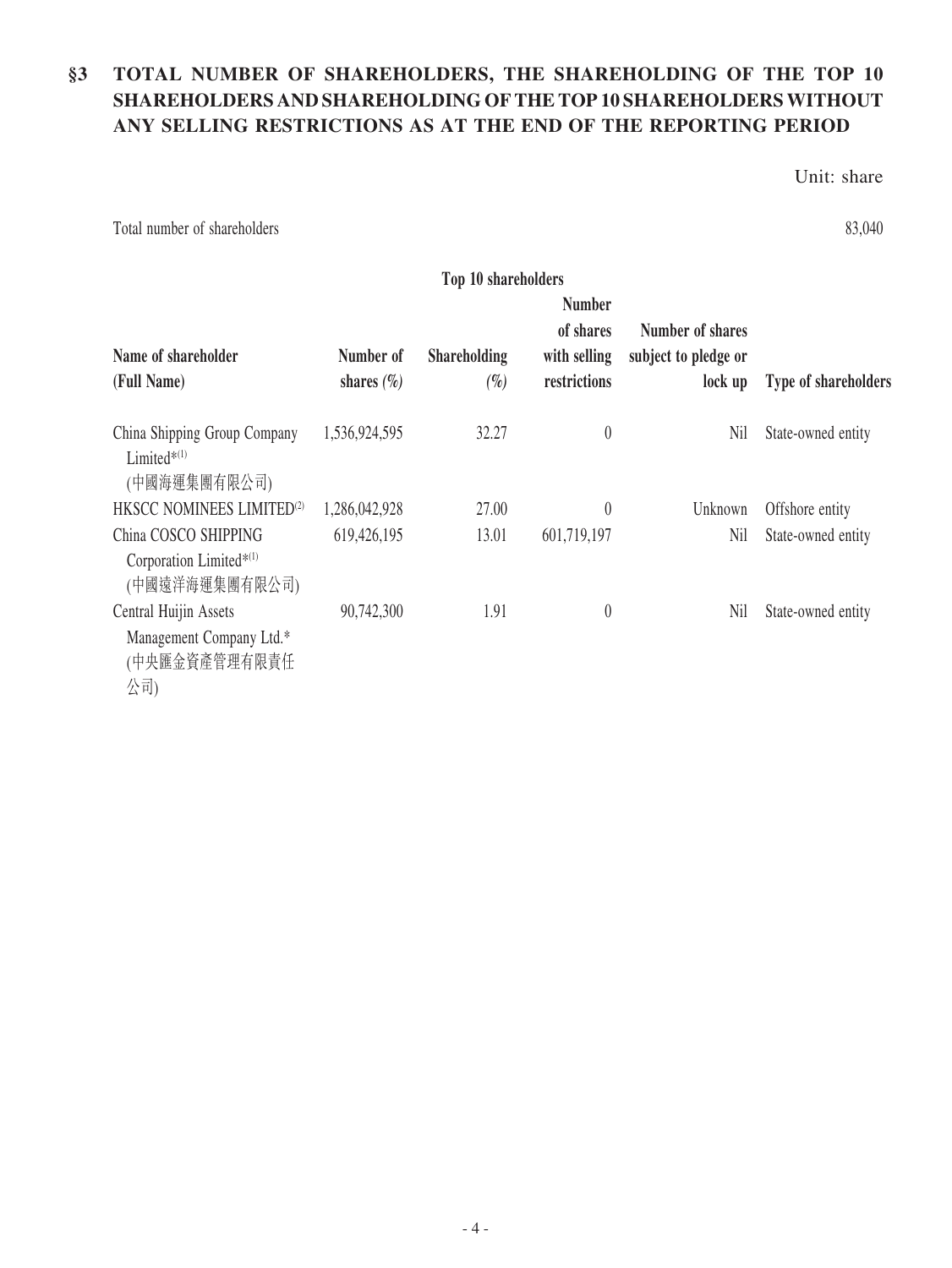|                                                                                                                                                                                                              |                             | Top 10 shareholders           |                                        |                                           |                         |
|--------------------------------------------------------------------------------------------------------------------------------------------------------------------------------------------------------------|-----------------------------|-------------------------------|----------------------------------------|-------------------------------------------|-------------------------|
|                                                                                                                                                                                                              |                             |                               | Number of                              | Number of                                 |                         |
| Name of shareholder<br>(Full Name)                                                                                                                                                                           | Number of<br>shares $(\% )$ | <b>Shareholding</b><br>$(\%)$ | shares with<br>selling<br>restrictions | shares subject<br>to pledge or<br>lock up | Type of<br>shareholders |
| Dalian Shipbuilding Industry<br>Group Co., Ltd.*(3)<br>(大連船舶重工集團有限公司)                                                                                                                                        | 85,959,885                  | 1.80                          | $\begin{matrix} 0 \\ 0 \end{matrix}$   | Nil                                       | State-owned entity      |
| Hong Kong Securities Clearing<br>Company Limited                                                                                                                                                             | 65,942,773                  | 1.38                          | $\boldsymbol{0}$                       | Nil                                       | Offshore entity         |
| China Construction Bank Co.,<br>Ltd. - Zhongou New Blue Chip<br>Flexible Allocation of Hybrid<br>Securities Investment Fund*<br>(中國建設銀行股份有限公司-<br>中歐新藍籌靈活配置混合型)                                              | 44,903,872                  | 0.94                          | $\theta$                               | Nil                                       | Others                  |
| Hudong Zhonghua Shipbuilding<br>(Group) Co., Ltd.* <sup>(3)</sup> (滬東中華<br>造船(集團)有限公司)                                                                                                                       | 42,979,942                  | 0.90                          | $\theta$                               | Nil                                       | State-owned entity      |
| Industrial Bank Co., Ltd. -<br>Zhongou New Trend Equity<br>Securities Investment Fund*<br>(興業銀行股份有限公司–中歐<br>新趨勢股票型證券投資基金)                                                                                    | 30,446,981                  | 0.64                          | $\theta$                               | Nil                                       | Others                  |
| Industrial Commercial Bank of<br>China Ltd. - Zhongou Selected<br>Flexible Allocation and Regular<br>Open Hybrid Sponsored<br>Securities Investment Fund*<br>(中國工商銀行股份有限公司-<br>中歐精選靈活配置定期開放混<br>合型發起式證券投資基金) | 25,630,090                  | 0.54                          | $\theta$                               | Nil                                       | Others                  |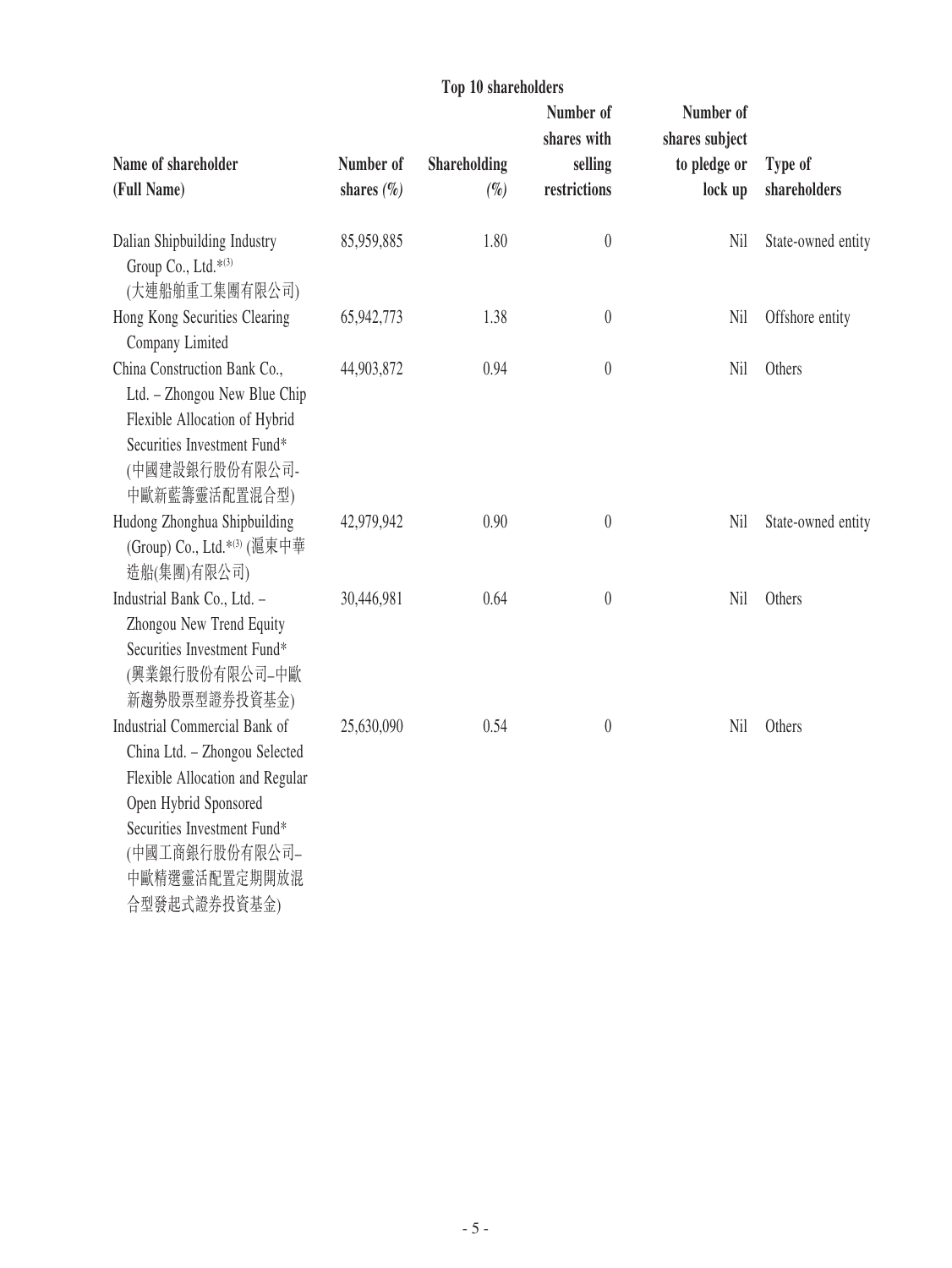| Top ten holders of shares in circulation without any selling restrictions <sup>(4)</sup>                                                                                                        | Number of shares<br>in circulation without<br>any selling restrictions<br>as at the end of the |                                   |
|-------------------------------------------------------------------------------------------------------------------------------------------------------------------------------------------------|------------------------------------------------------------------------------------------------|-----------------------------------|
| Name of shareholder (full name)                                                                                                                                                                 | <b>Reporting Period</b>                                                                        | Type of shares                    |
| China Shipping Group Company Limited* (中國海運集團有限公司)                                                                                                                                              | 1,536,924,595                                                                                  | RMB ordinary shares               |
| HKSCC NOMINEES LIMITED                                                                                                                                                                          | 1,286,042,928                                                                                  | Overseas listed<br>foreign shares |
| Central Huijin Assets Management Company Ltd.*<br>(中央匯金資產管理有限責任公司)                                                                                                                              | 90,742,300                                                                                     | RMB ordinary shares               |
| Dalian Shipbuilding Industry Group Co., Ltd.* (大連船舶重工集團有限公司)                                                                                                                                    | 85,959,885                                                                                     | RMB ordinary shares               |
| Hong Kong Securities Clearing Company Limited                                                                                                                                                   | 65,942,773                                                                                     | RMB ordinary shares               |
| China Construction Bank Co., Ltd. - Zhongou New Blue Chip Flexible<br>Allocation of Hybrid Securities Investment Fund*<br>(中國建設銀行股份有限公司-中歐新藍籌靈活配置混合型證券投資基金)                                     | 44,903,872                                                                                     | RMB ordinary shares               |
| Hudong Zhonghua Shipbuilding (Group) Co., Ltd.*<br>(滬東中華造船(集團)有限公司)                                                                                                                             | 42,979,942                                                                                     | RMB ordinary shares               |
| Industrial Bank Co., Ltd. - Zhongou New Trend Equity Securities Investment<br>Fund (LOF) (興業銀行股份有限公司-中歐新趨勢股票型證券投資基金<br>(LOF))                                                                   | 30,446,981                                                                                     | RMB ordinary shares               |
| Industrial Commercial Bank of China Ltd. - Zhongou Selected Flexible<br>Allocation and Regular Open Hybrid Sponsored Securities Investment Fund*<br>(中國工商銀行股份有限公司-中歐精選靈活配置定期開放混合型發起式證<br>券投資基金) | 25,630,090                                                                                     | RMB ordinary shares               |
| GF Fund - Agricultural Bank of China - GF CSI Financial Asset Management<br>Plan* (廣發基金-農業銀行-廣發中證金融資產管理計劃)                                                                                      | 24,879,500                                                                                     | RMB ordinary shares               |
| Zhongou Fund - Agricultural Bank of China - Zhongou CSI Financial Asset<br>Management Plan* (中歐基金-農業銀行-中歐中證金融資產管理計劃)                                                                            | 24,879,500                                                                                     | RMB ordinary shares               |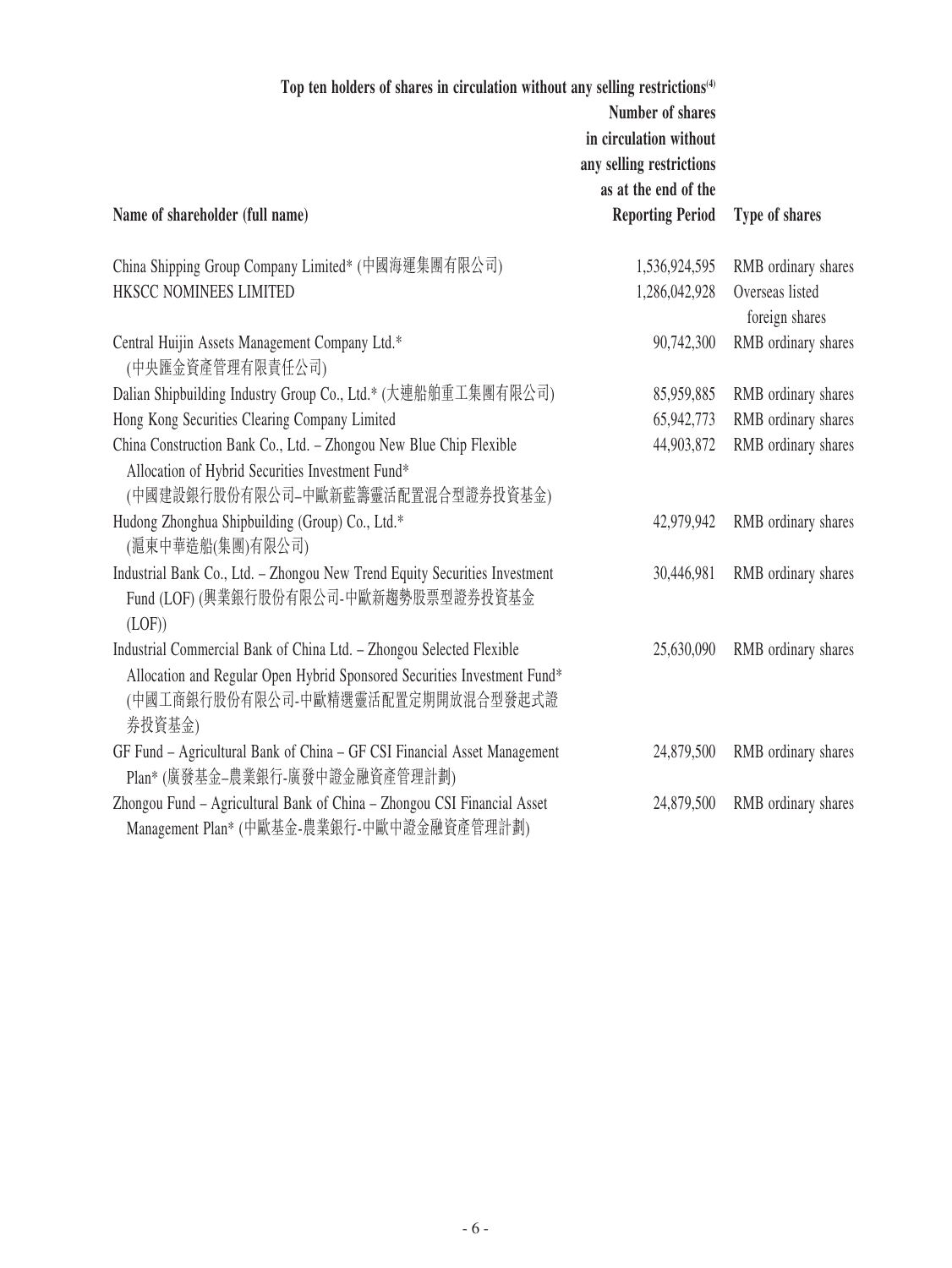#### *Description of related party relationships or concerted actions of the above shareholders:*

- (1) As at 31 March 2022, China COSCO SHIPPING Corporation Limited\* ("**COSCO SHIPPING**") directly holds 619,426,195 A Shares of the Company. COSCO SHIPPING is the sole shareholder of China Shipping Group Company Limited ("**China Shipping**") and therefore, COSCO SHIPPING, by itself and through its subsidiaries, is interested in 2,156,350,790 A shares of the Company in aggregate, representing approximately 45.28% of the total issued share capital of the Company as at 31 March 2022.
- (2) HKSCC NOMINEES LIMITED (香港中央結算(代理人)有限公司) holds H shares of the Company on behalf of customers of various securities firms in Hong Kong and other CCASS participants.
- (3) Dalian Shipbuilding Industry Group Co., Ltd.\* (大連船舶重工集團有限公司) and Hudong Zhonghua Shipbuilding (Group) Co., Ltd.\* (滬東中華造船(集團)有限公司) are both parties acting in concert.
- (4) Save as disclosed above, it is unknown whether concerted action relationship exist among the other shareholders.

### **§4 SIGNIFICANT EVENTS**

#### **Summary of analysis on the Group's operating activities in the First Quarter of 2022**

In the First Quarter of 2022, the global economy and oil demand remain in a sustained recovery phase after the outbreak of the COVID-19 epidemic. Global oil consumption in the First Quarter of 2022 was approximately 99 million barrels per day with a decrease by approximately 1.4% from the preceding quarter or an increase of 5% compared to the same period of 2021.

In respect of transportation demand, oil supply has not increased significantly against the backdrop of high oil prices. The Organization of the Petroleum Exporting Countries ("**OPEC**") is still increasing production by 400,000 barrels per day monthly, while large U.S. shale oil companies are generally on a moderate recovery track. The tight oil supply condition has been complicated by market concerns about energy shortage, which has driven crude oil prices to fluctuate in the high range, with deep backwardation. Inventory replenishment did not commence yet.

In terms of transportation supply in the First Quarter of 2022, 70 oil tankers of 10,000 Deadweight Tonnage ("**DWT**") and above, representing 8,103,000 DWT were delivered in total, 10 of which were Very Large Crude Carriers ("**VLCCs**"); 33 oil tankers of 10,000 DWT and above, representing 2,235,000 DWT or above were demolished, only one of which was VLCC. As of the end of the First Quarter of 2022, the proportion of VLCCs aged over 15 years was 24%, which is still at a historical high. With the approach of the new International Maritime Organization ("**IMO**") Energy Efficiency Existing ship Index ("**EEXI**") and the new Carbon Intensity Index ("**CII**") regulations, old tankers with poor energy efficiency are expected to exit market more quickly. At the same time, the restraint of shipowners from contracting VLCC newbuilding orders will slow down the growth of VLCC supply in the future. The optimistic prospect on supply-side is still supportive for the recovery of the international oil transportation market.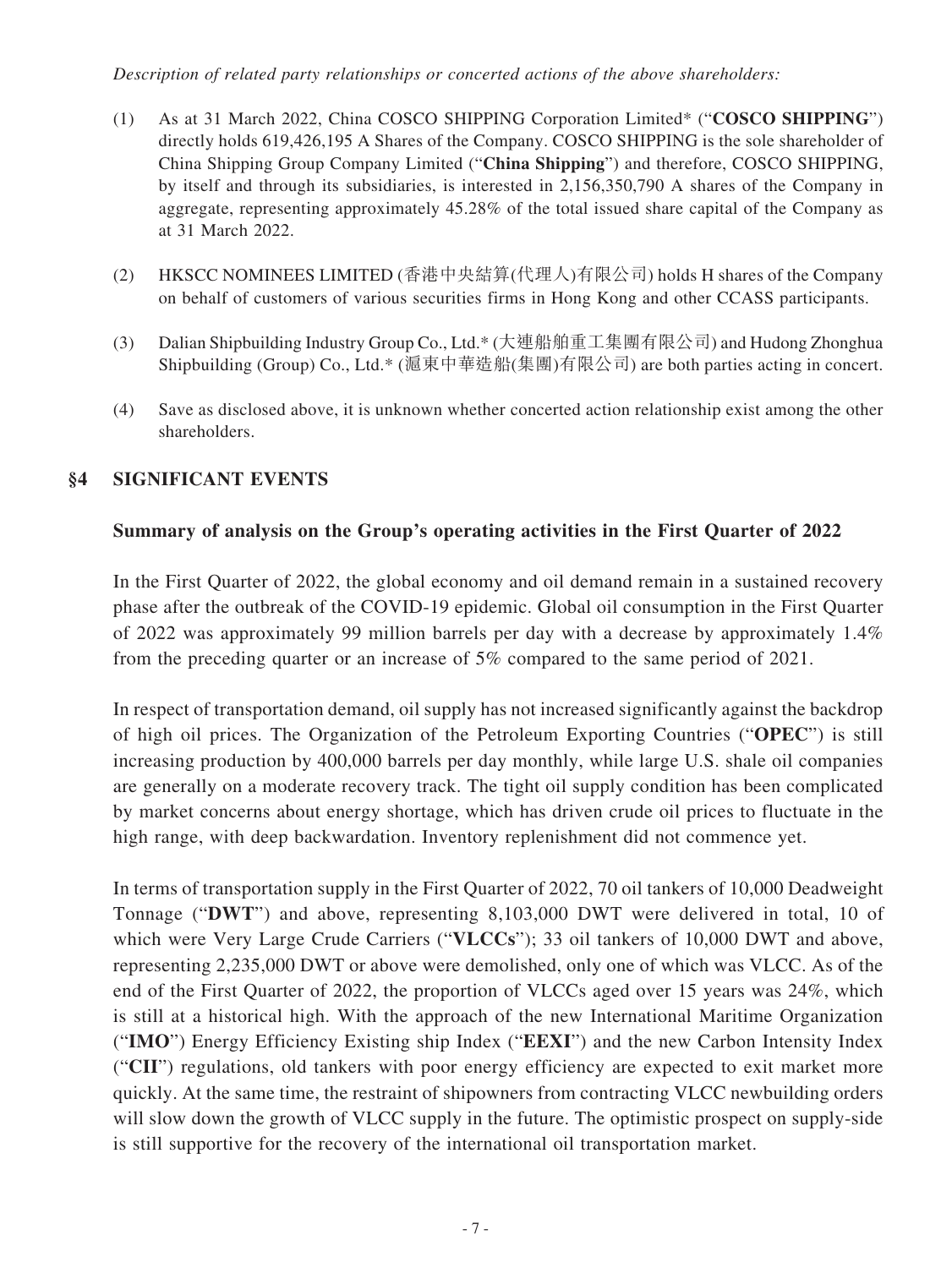In terms of freight rates, small and medium oil tankers saw their rates jump due to regional market conditions as VLCC freight rates rose slightly. In the First Quarter of 2022, the average timecharter equivalent ("**TCE**") of the VLCC TD3C (Middle East-China) route was -7,348 USD/day, and the average TCE for Suezmax TD6 route (Black Sea-Mediterranean) was 40,709 USD/day.

For the First Quarter of 2022, the Group realized a tanker utilization of 2,080.5354 million tonnedays, representing an increase of 7.66% compared to the same period of 2021. Transportation volume (excluding time charters) was 457.358 million tonnes with a year-on-year increase of 14.78% and transportation turnover (excluding time charters) was 147.437 billion tonne-nautical miles with an increase of 24.55% compared to the same period of 2021. Performance of the oil tanker segment: Revenue amounted to RMB3.167 billion, representing an increase of 14.73% compared to the same period of 2021 and an increase 1.4% from the preceding quarter; operating costs amounted to RMB3.129 billion, representing an increase of 22.22% compared to the same period of 2021 and a decrease of 9.02% from the preceding quarter; gross profit margin for the first quarter was 1.19%, representing a decrease of 6.05 percentage points compared to the same period of 2021.

For the First Quarter of 2022, the Group realized a net profit of RMB106 million with an increase of RMB478 million from the preceding quarter (without taking impairment into account, same below), representing a decline of 73.65% compared to the same period of 2021. The net profit attributable to shareholders of the Company for the same period was RMB25 million with an increase of RMB483 million from the preceding quarter, representing a decline of 92.70% compared to the same period of 2021.

## **§5 APPENDIX**

#### **Consolidated Balance Sheet**

| <b>Items</b>                                | <b>31 March 2022</b> | 31 December 2021  |  |
|---------------------------------------------|----------------------|-------------------|--|
|                                             | <b>RMB</b>           | <b>RMB</b>        |  |
| <b>Current assets</b>                       |                      |                   |  |
| Cash and cash equivalents                   | 2,722,894,030.16     | 3,524,655,843.40  |  |
| Notes receivable                            | 151,766,204.64       | 1,200,000.00      |  |
| Accounts receivable                         | 712,392,475.83       | 368, 282, 409. 39 |  |
| Prepayments                                 | 342,690,817.56       | 364,409,146.03    |  |
| Other receivables                           | 393,657,049.57       | 265,457,209.99    |  |
| Including: Dividends receivable             |                      |                   |  |
| Inventory                                   | 1,087,517,718.86     | 1,013,203,371.43  |  |
| Contract assets                             | 796,734,478.15       | 749, 161, 266. 46 |  |
| Non-current assets maturing within one year |                      | 27,912,204.28     |  |
| Other current assets                        | 136, 321, 174. 90    | 171,850,126.19    |  |
| <b>Total current assets</b>                 | 6,343,973,949.67     | 6,486,131,577.17  |  |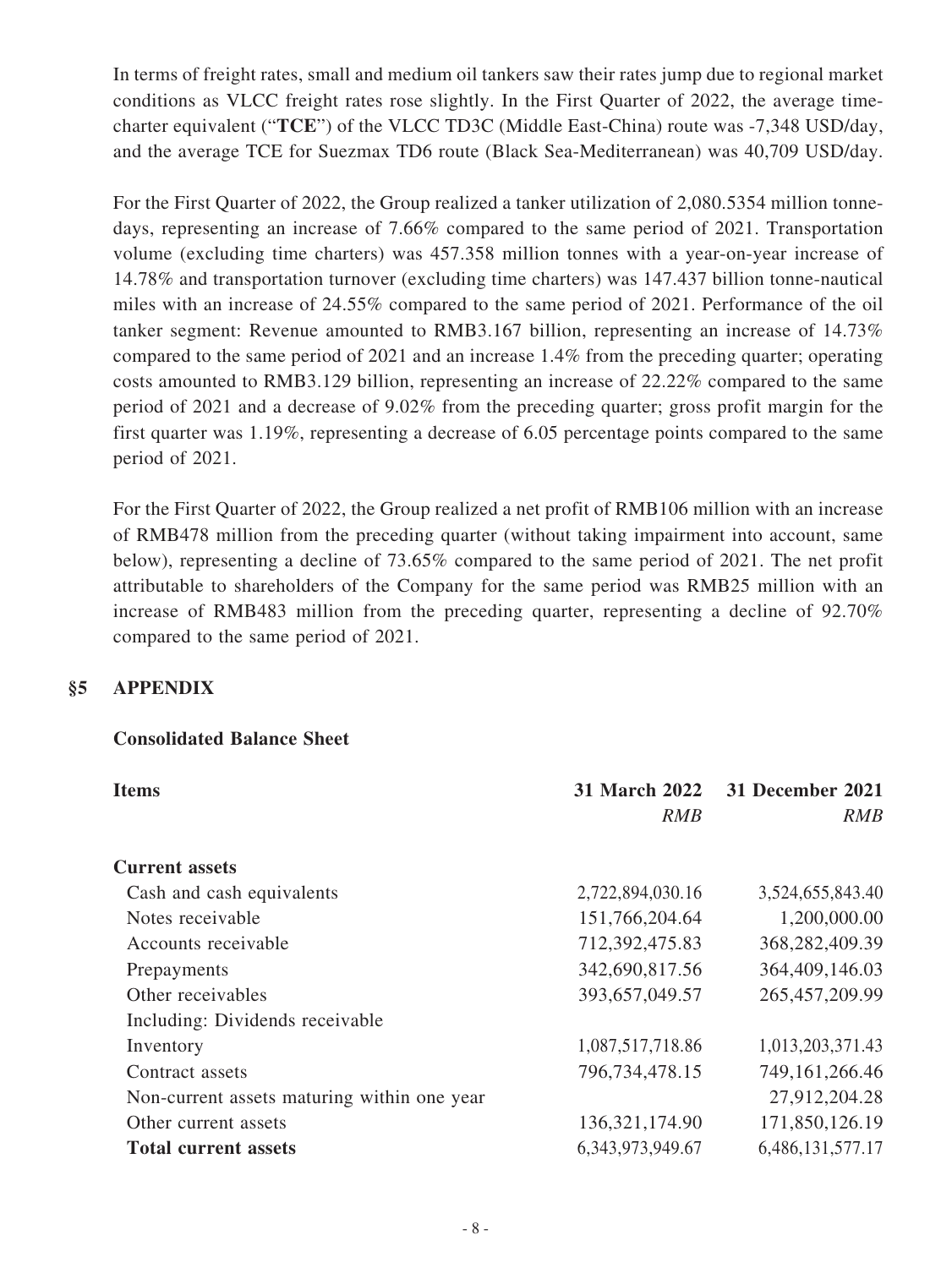| <b>Items</b>                                     | 31 March 2022         | <b>31 December 2021</b> |
|--------------------------------------------------|-----------------------|-------------------------|
|                                                  | RMB                   | RMB                     |
| <b>Non-current assets</b>                        |                       |                         |
| Long-term receivables                            | 1,218,887,964.47      | 1,197,618,170.22        |
| Long-term equity investment                      | 7,125,622,563.82      | 6,872,403,449.34        |
| Investment in other equity instruments           | 484,527,683.58        | 506,239,622.43          |
| Investment properties                            | 10,386,872.00         | 10,386,872.00           |
| Fixed assets                                     | 42,093,578,695.22     | 42,186,943,461.12       |
| Construction in progress                         | 1,434,356,430.97      | 1,082,949,450.64        |
| Right-of-use assets                              | 813,597,043.67        | 883,487,896.91          |
| Intangible assets                                | 42,248,902.31         | 42,769,164.84           |
| Goodwill                                         | 73,324,705.01         | 73,324,705.01           |
| Long-term deferred expenses                      | 56,934,430.91         | 6,296,478.16            |
| Deferred income tax asset                        | 39,818,512.66         | 40,386,924.85           |
| <b>Total non-current assets</b>                  | 53, 393, 283, 804. 62 | 52,902,806,195.52       |
| <b>Total assets</b>                              | 59, 737, 257, 754. 29 | 59,388,937,772.69       |
| <b>Current liabilities</b>                       |                       |                         |
| Short-term borrowings                            | 4,940,956,408.65      | 5,299,832,641.02        |
| Notes payable                                    |                       | 46,414,717.84           |
| Accounts payable                                 | 2,274,131,142.13      | 1,734,129,515.72        |
| <b>Contract liabilities</b>                      | 3,905,930.05          | 23,736,629.61           |
| Staff remuneration payable                       | 330,417,476.40        | 496,156,959.44          |
| Taxes payable                                    | 68,311,227.00         | 68,103,520.83           |
| Other payables                                   | 372,988,121.86        | 414,153,777.09          |
| Including: Interests payable                     |                       |                         |
| Non-current liabilities maturing within one year | 4,882,704,247.32      | 5,255,299,499.57        |
| <b>Total current liabilities</b>                 | 12,873,414,553.41     | 13,337,827,261.12       |
| <b>Non-current liabilities</b>                   |                       |                         |
| Long-term borrowings                             | 13,507,749,353.55     | 12,667,077,064.68       |
| Bonds payable                                    |                       |                         |
| Lease liabilities                                | 1,205,344,190.63      | 1,329,583,531.76        |
| Long-term payables                               | 939,909,506.43        | 911,337,333.48          |
| Long-term staff remuneration payable             | 187, 515, 562. 68     | 181,586,609.05          |
| Deferred income tax liabilities                  | 553, 261, 044. 21     | 483,138,577.62          |
| Other non-current liabilities                    | 451,249,152.78        | 556,104,898.74          |
| <b>Total non-current liabilities</b>             | 16,845,028,810.28     | 16,128,828,015.33       |
| <b>Total liabilities</b>                         | 29,718,443,363.69     | 29,466,655,276.45       |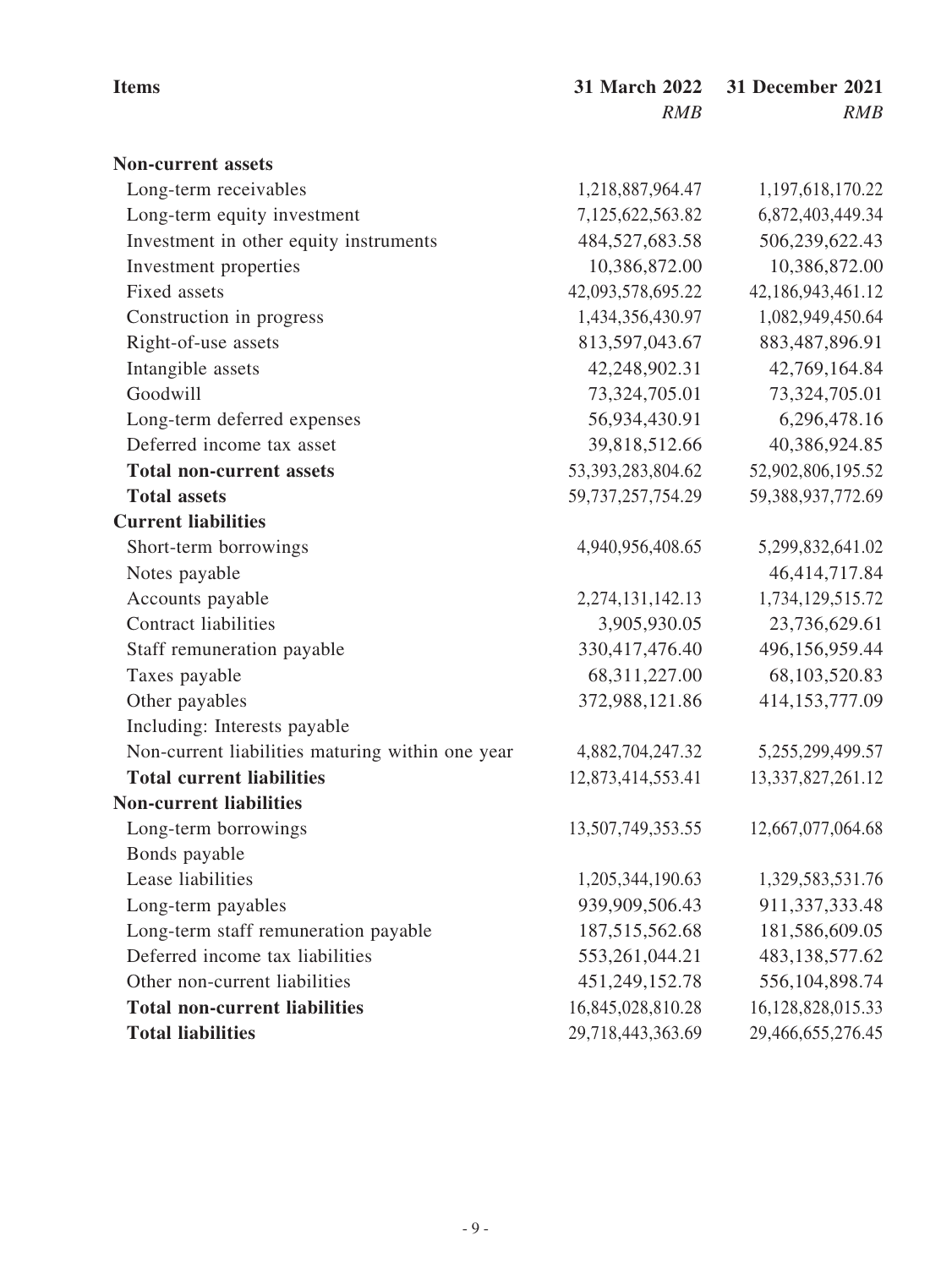| <b>Items</b>                                   | <b>31 March 2022</b><br><b>RMB</b> | 31 December 2021<br><b>RMB</b> |
|------------------------------------------------|------------------------------------|--------------------------------|
| Owners' equity (or shareholders' equity)       |                                    |                                |
| Paid in capital (or share capital)             | 4,762,691,885.00                   | 4,762,691,885.00               |
| Capital reserve                                | 11,925,447,518.11                  | 11,924,618,640.46              |
| Other comprehensive income                     | $-614, 127, 626.36$                | $-602,820,093.62$              |
| Specific reserve                               | 6,546,845.94                       | 9,212,174.79                   |
| Surplus reserve                                | 2,877,436,346.44                   | 2,877,436,346.44               |
| Undistributed profit                           | 9,644,934,388.18                   | 9,619,906,438.58               |
| Total equity attributable to owners of the     |                                    |                                |
| parent company (or shareholders' equity)       | 28,602,929,357.31                  | 28,591,045,391.65              |
| Minority interests                             | 1,415,885,033.29                   | 1,331,237,104.59               |
| Total owners' equity (or shareholders' equity) | 30,018,814,390.60                  | 29,922,282,496.24              |
| Total liabilities and owners' equity           |                                    |                                |
| (or shareholders' equity)                      | 59, 737, 257, 754. 29              | 59,388,937,772.69              |

Person in charge of accounting: Mr. Tian Chao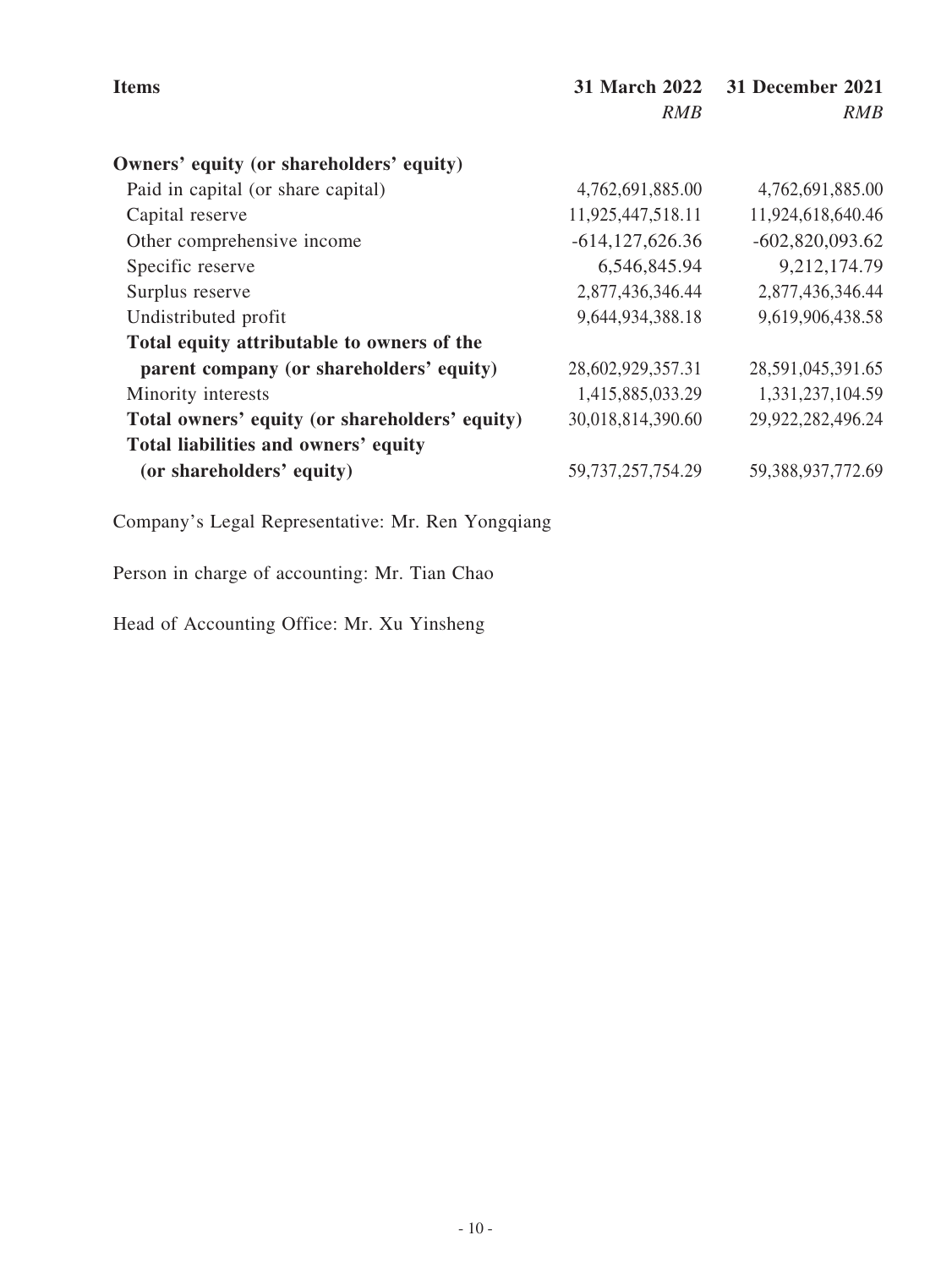# **Balance Sheet of the Company**

| <b>Items</b>                                     | 31 March 2022     | 31 December 2021  |
|--------------------------------------------------|-------------------|-------------------|
|                                                  | RMB               | RMB               |
| <b>Current assets</b>                            |                   |                   |
| Cash and cash equivalents                        | 826,608,522.78    | 837, 264, 377.81  |
| Notes receivable                                 | 16,000,000.00     | 1,200,000.00      |
| Accounts receivable                              | 711,170,565.99    | 254,312,610.75    |
| Prepayments                                      | 347,539,021.92    | 133,435,398.25    |
| Other receivables                                | 1,795,886,081.42  | 1,789,290,772.86  |
| Including: Dividends receivable                  | 718,997,467.57    | 724,662,399.02    |
| Inventory                                        | 346, 163, 632. 19 | 282, 217, 649. 01 |
| Contractual assets                               | 108,644,982.34    | 93,856,089.20     |
| Non-current assets maturing within one year      | 667, 792, 727.09  | 670,860,936.25    |
| Other current assets                             |                   | 13,419,998.57     |
| <b>Total current assets</b>                      | 4,819,805,533.73  | 4,075,857,832.70  |
| <b>Non-current assets</b>                        |                   |                   |
| Long-term equity investment                      | 22,071,483,394.22 | 21,752,419,184.93 |
| Investment properties                            | 170,421,096.00    | 170,421,096.00    |
| Fixed assets                                     | 11,052,885,029.97 | 11,240,681,234.71 |
| Construction in progress                         | 284,892,970.34    | 92,431,031.88     |
| Right-of-use assets                              | 9,570,274,044.97  | 9,878,319,053.38  |
| Intangible assets                                | 9,421,534.97      | 10,033,030.32     |
| Long-term deferred expenses                      | 3,892,848.00      |                   |
| Other non-current assets                         | 1,745,755,000.00  | 2,040,223,958.34  |
| <b>Total non-current assets</b>                  | 44,909,025,918.47 | 45,184,528,589.56 |
| <b>Total assets</b>                              | 49,728,831,452.20 | 49,260,386,422.26 |
| <b>Current liabilities</b>                       |                   |                   |
| Short-term borrowings                            | 452, 345, 850. 88 | 453,114,007.15    |
| Notes payable                                    |                   | 46, 414, 717. 84  |
| Accounts payables                                | 1,221,383,449.95  | 498,827,000.77    |
| Receipts in advance                              | $\boldsymbol{0}$  | $\theta$          |
| Contract liability                               | 1,619,570.69      | 1,384,206.99      |
| Staff remuneration payable                       | 225, 284, 479. 47 | 360,978,399.24    |
| Taxes payable                                    | 23,041,975.67     | 3,791,324.38      |
| Other payables                                   | 3,850,612,863.17  | 3,745,069,876.82  |
| Including: Interests payable                     |                   |                   |
| Non-current liabilities maturing within one year | 3,925,183,916.48  | 3,900,514,029.24  |
| <b>Total current liabilities</b>                 | 9,699,472,106.31  | 9,010,093,562.43  |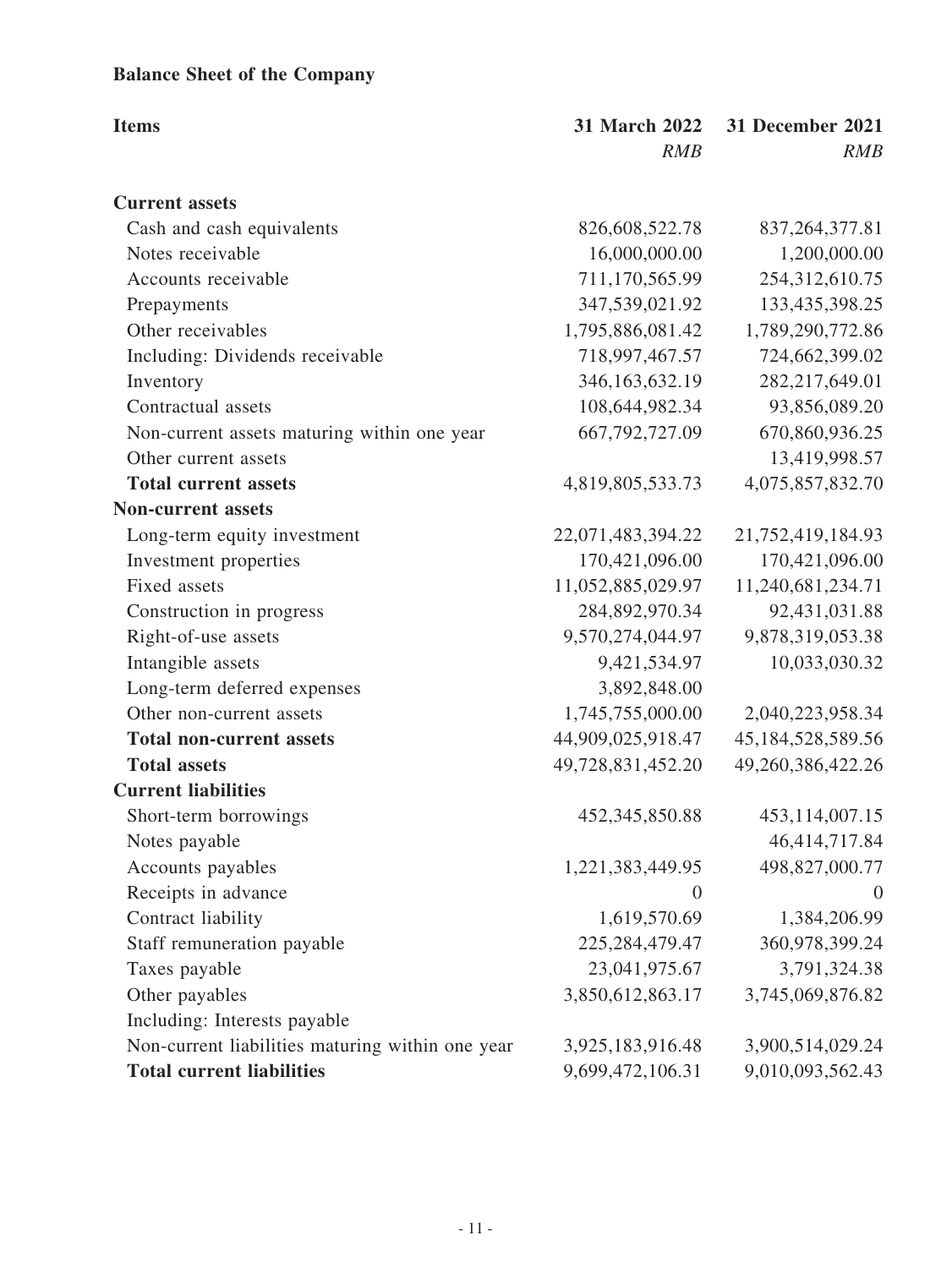| <b>Items</b>                                   | <b>31 March 2022</b> | 31 December 2021  |
|------------------------------------------------|----------------------|-------------------|
|                                                | <b>RMB</b>           | <b>RMB</b>        |
| <b>Non-current liabilities</b>                 |                      |                   |
| Long-term borrowings                           | 422,638,300.00       | 241,409,150.00    |
| Lease liabilities                              | 9,646,964,716.82     | 10,017,851,070.66 |
| Long-term payables                             |                      | 0.00              |
| Long-term staff remuneration payable           | 50,907,543.90        | 50,470,248.36     |
| Deferred income tax liabilities                | 184, 313, 299. 40    | 184,313,299.40    |
| <b>Total non-current liabilities</b>           | 10,304,823,860.12    | 10,494,043,768.42 |
| <b>Total liabilities</b>                       | 20,004,295,966.43    | 19,504,137,330.85 |
| Owners' equity (or shareholders' equity)       |                      |                   |
| Paid in capital (or share capital)             | 4,762,691,885.00     | 4,762,691,885.00  |
| Capital reserve                                | 12,169,818,154.33    | 12,168,989,276.83 |
| Other comprehensive income                     | 198, 161, 574. 27    | 198, 161, 574. 27 |
| Special reserves                               | 1,021,648.96         | 34,680.45         |
| Surplus reserve                                | 2,877,436,346.44     | 2,877,436,346.44  |
| Undistributed profit                           | 9,715,405,876.77     | 9,748,935,328.42  |
| Total owners' equity (or shareholders' equity) | 29,724,535,485.77    | 29,756,249,091.41 |
| Total liabilities and owners' equity (or       |                      |                   |
| shareholders' equity)                          | 49,728,831,452.20    | 49,260,386,422.26 |

Person in charge of accounting: Mr. Tian Chao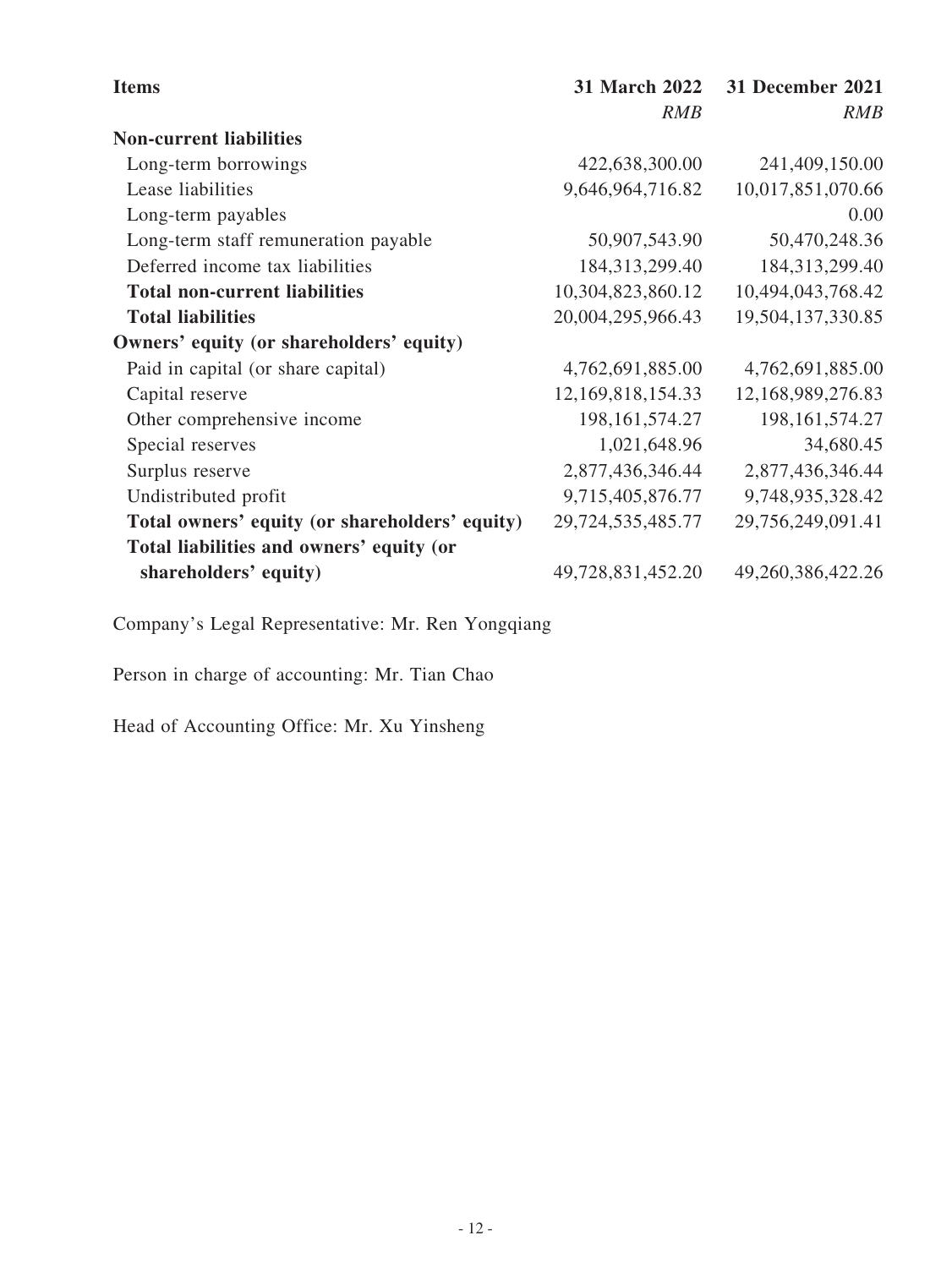# **Consolidated Income Statement**

| <b>Items</b> |                                              | <b>January-March</b><br>2022 | <b>January-March</b><br>2021 |
|--------------|----------------------------------------------|------------------------------|------------------------------|
|              |                                              | <b>RMB</b>                   | <b>RMB</b>                   |
|              | 1. Total operating revenue                   | 3,477,722,215.51             | 3,077,030,029.55             |
|              | Including: Operating revenue                 | 3,477,722,215.51             | 3,077,030,029.55             |
|              | 2. Total operating expense                   | 3,629,309,036.32             | 3,118,601,241.99             |
|              | Including: Operating expense                 | 3,274,383,350.17             | 2,704,295,031.04             |
|              | Business taxes and other surcharges          | 9,421,688.08                 | 12,842,389.40                |
|              | Sales expenses                               | 6,957,730.60                 | 5,811,818.04                 |
|              | Administrative expenses                      | 149,575,362.86               | 186,506,765.50               |
|              | R&D expenses                                 | 1,707,214.98                 | 344,557.56                   |
|              | Financial expenses                           | 187, 263, 689. 63            | 208,800,680.45               |
|              | Including: Interest expenses                 | 190, 192, 597. 74            | 215,232,642.80               |
|              | Interest income                              | 13,305,484.17                | 16, 143, 612. 77             |
|              | Add: Other gains                             | 63,972,129.16                | 275,358,842.33               |
|              | Investment income                            |                              |                              |
|              | ("-" for investment loss)                    | 253, 219, 114. 48            | 241,988,499.43               |
|              | Including: Investment income                 |                              |                              |
|              | from associates and joint ventures           | 253, 219, 114. 48            | 241,988,499.43               |
|              | Credit impairment losses ("-" for loss)      | 16,153.63                    | 4,692.24                     |
|              | Assets impairment loss ("-" for loss)        | $-7,939.99$                  | 8,730.15                     |
|              | Asset disposal proceeds ("-" for loss)       | $-1,620,125.76$              | 599,986.89                   |
|              | 3. Operating profit ("-" for operating loss) | 163,992,510.71               | 476,389,538.60               |
|              | Add: Non-operating revenue                   | 9,866.25                     | 24,860.43                    |
|              | Less: Non-operating expenses                 | 2,705.47                     | 5,575.34                     |
|              | 4. Total profit ("-" for gross loss)         | 163,999,671.49               | 476,408,823.69               |
|              | Less: Income tax                             | 57,786,074.12                | 73,376,767.01                |
|              | 5. Net profit ("-" for net loss)             | 106,213,597.37               | 403,032,056.68               |
|              | (1) Classified by sustainability             |                              |                              |
|              | a. Net profit from continuing operations     |                              |                              |
|              | $("$ -" for net loss)                        | 106,213,597.37               | 403,032,056.68               |
|              | (2) Classified by ownership                  |                              |                              |
|              | a. Net profit attributable to equity holders |                              |                              |
|              | of company ("-" for net loss)                | 25,027,949.60                | 342, 651, 167. 11            |
|              | b. Net profit attributable                   |                              |                              |
|              | to minority shareholders                     | 81,185,647.77                | 60,380,889.57                |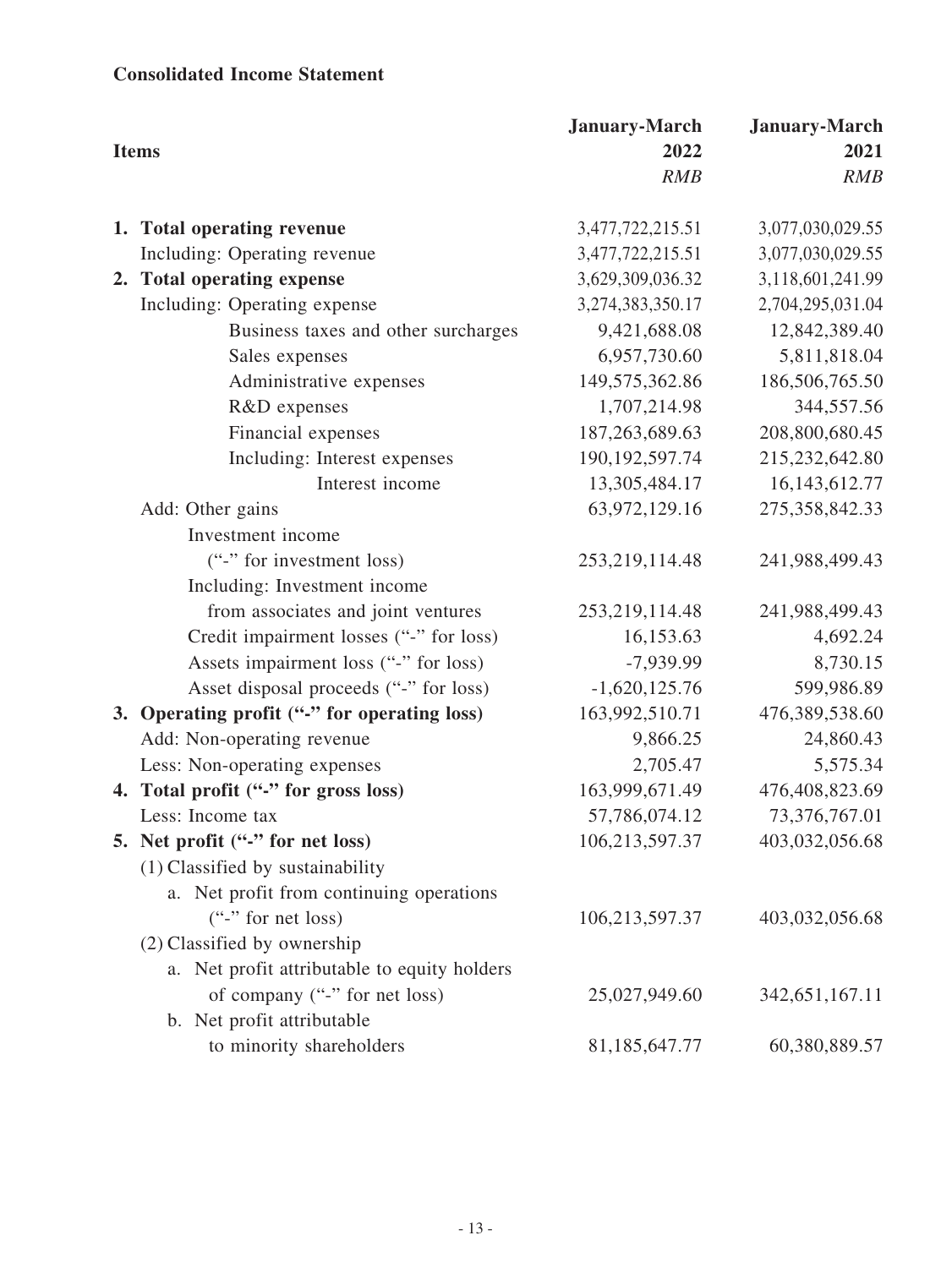|                                                | <b>January-March</b> | <b>January-March</b> |
|------------------------------------------------|----------------------|----------------------|
| <b>Items</b>                                   | 2022                 | 2021                 |
|                                                | RMB                  | RMB                  |
| 6. Other comprehensive income after tax, net   | $-7,845,251.81$      | 220, 537, 858. 23    |
| Other comprehensive income after tax           |                      |                      |
| attributable to owners of the parent           |                      |                      |
| company, net                                   | $-11,307,532.74$     | 95,326,662.52        |
| $(1)$ Other comprehensive income that          |                      |                      |
| may not be subsequently reclassified           |                      |                      |
| into profit or                                 | $-8,304,816.61$      | 26,625,900.96        |
| a. Changes in fair value of other equity       | $-8,304,816.61$      | 26,625,900.96        |
| (2) Other comprehensive income that            |                      |                      |
| will be subsequently reclassified into         |                      |                      |
| profit or loss                                 | $-3,002,716.13$      | 68,700,761.56        |
| a. Other comprehensive income that will        |                      |                      |
| be subsequently reclassified into              |                      |                      |
| profit or loss under equity method             | $-9,882,876.21$      | $-6,614,871.20$      |
| b. Reserves for cash flows hedges              | 51,955,441.64        | 71,036,317.83        |
| c. Exchange difference on                      |                      |                      |
| translation of financial statements in         |                      |                      |
| foreign currency                               | $-45,075,281.56$     | 4,279,314.93         |
| Other comprehensive income after tax           |                      |                      |
| attributable to minority shareholders, net     | 3,462,280.93         | 125, 211, 195. 71    |
| 7. Total comprehensive income                  | 98, 368, 345. 56     | 623,569,914.91       |
| (1) Total comprehensive income attributable to |                      |                      |
| owners of parent company                       | 13,720,416.86        | 437,977,829.63       |
| (2) Total comprehensive income attributable to |                      |                      |
| minority shareholders                          | 84,647,928.70        | 185,592,085.28       |
| 8. Earnings per share                          |                      |                      |
| (1) Basic earnings per share (RMB per share)   | 0.0053               | 0.0719               |
| (2) Diluted earnings per share (RMB per share) | 0.0053               | 0.0719               |
|                                                |                      |                      |

Person in charge of accounting: Mr. Tian Chao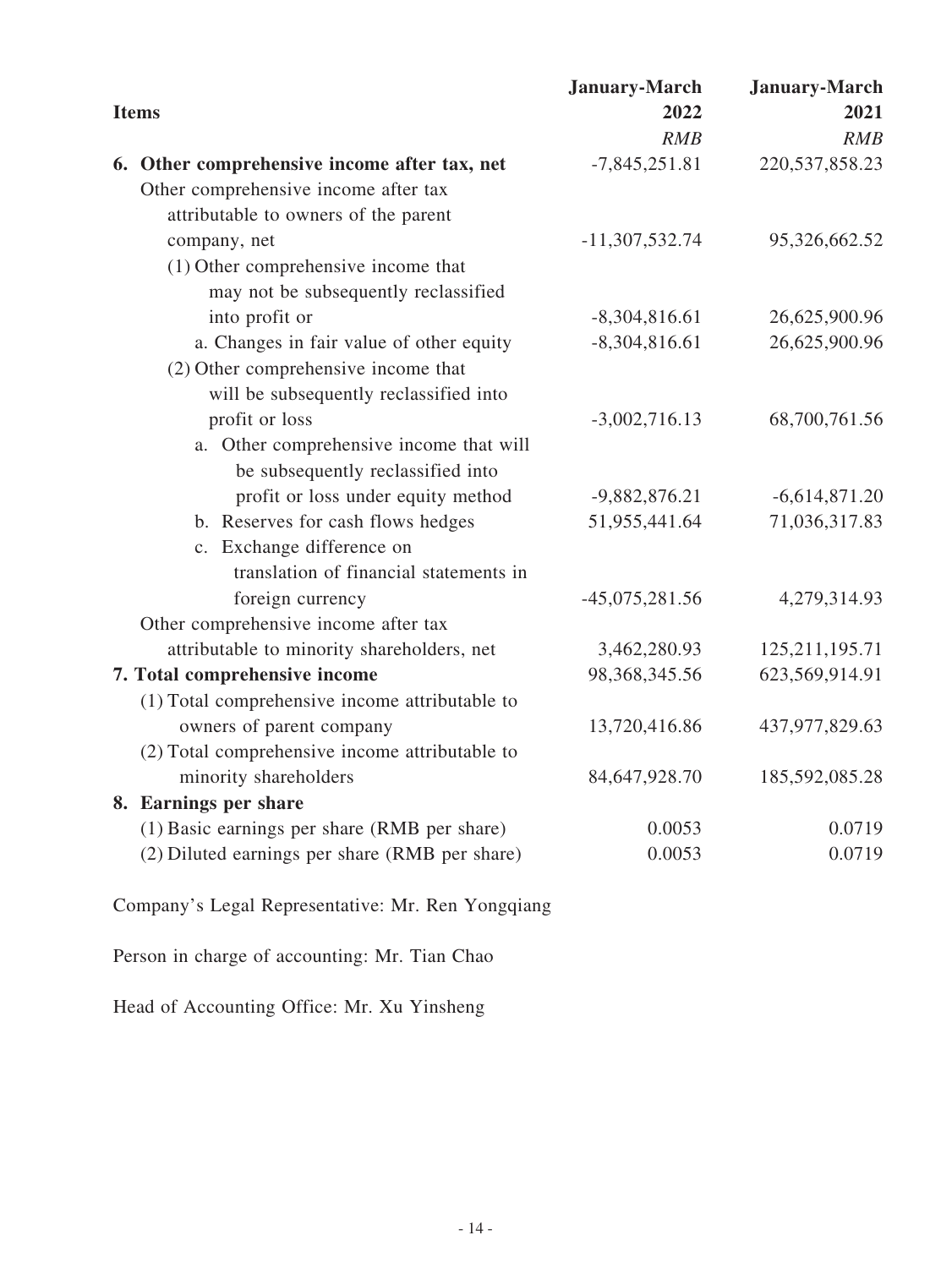# **Income Statement of the Company**

| <b>Items</b>                                                                                   | <b>January-March</b><br>2022<br>RMB | <b>January-March</b><br>2021<br>RMB |
|------------------------------------------------------------------------------------------------|-------------------------------------|-------------------------------------|
| 1. Operating revenue                                                                           | 1,171,922,186.32                    | 1,044,319,519.73                    |
| Operating expenses<br>Less:                                                                    | 1,213,543,054.16                    | 810,382,770.02                      |
| Business taxes and other surcharges                                                            | 6,548,701.45                        | 2,119,641.05                        |
| Sales expenses                                                                                 | 6,957,730.60                        | 5,811,818.04                        |
| Administrative expenses                                                                        | 87, 812, 843. 67                    | 126,465,518.75                      |
| R&D expenses                                                                                   | 1,707,214.98                        | 344,557.56                          |
| Financial expenses                                                                             | 80,126,451.81                       | 34,163,659.98                       |
| Including: Interests expenses                                                                  | 118,382,401.58                      | 37,406,965.28                       |
| Interests income                                                                               | 1,743,468.48                        | 1,562,037.89                        |
| Add: Other gains                                                                               | 1,144,955.29                        | 27,554,044.24                       |
| Investment income ("-" for investment                                                          |                                     |                                     |
| loss)                                                                                          | 190,089,537.16                      | 176,394,093.50                      |
| Including: Investment income from<br>associates and                                            |                                     |                                     |
| joint ventures                                                                                 | 190,089,537.16                      | 159, 194, 644. 91                   |
| 2. Operating profit ("-" for operating loss)                                                   | -33,539,317.90                      | 268,979,692.07                      |
| Add: Non-operating revenue                                                                     | 9,866.25                            | 0.00                                |
| 3. Total profit ("-" for gross loss)                                                           | $-33,529,451.65$                    | 268,979,692.07                      |
| 4. Net profit ("-" for net loss)                                                               | $-33,529,451.65$                    | 268,979,692.07                      |
| $(1)$ Net profit from continuing operations ("-" for                                           |                                     |                                     |
| net loss)                                                                                      | $-33,529,451.65$                    | 268,979,692.07                      |
| 5. Total comprehensive income                                                                  | $-33,529,451.65$                    | 268,979,692.07                      |
| 6. Earnings per share                                                                          |                                     |                                     |
| (1) Basic earnings per share (RMB per share)<br>(2) Diluted earnings per share (RMB per share) |                                     |                                     |

Company's Legal Representative: Mr. Ren Yongqiang

Person in charge of accounting: Mr. Tian Chao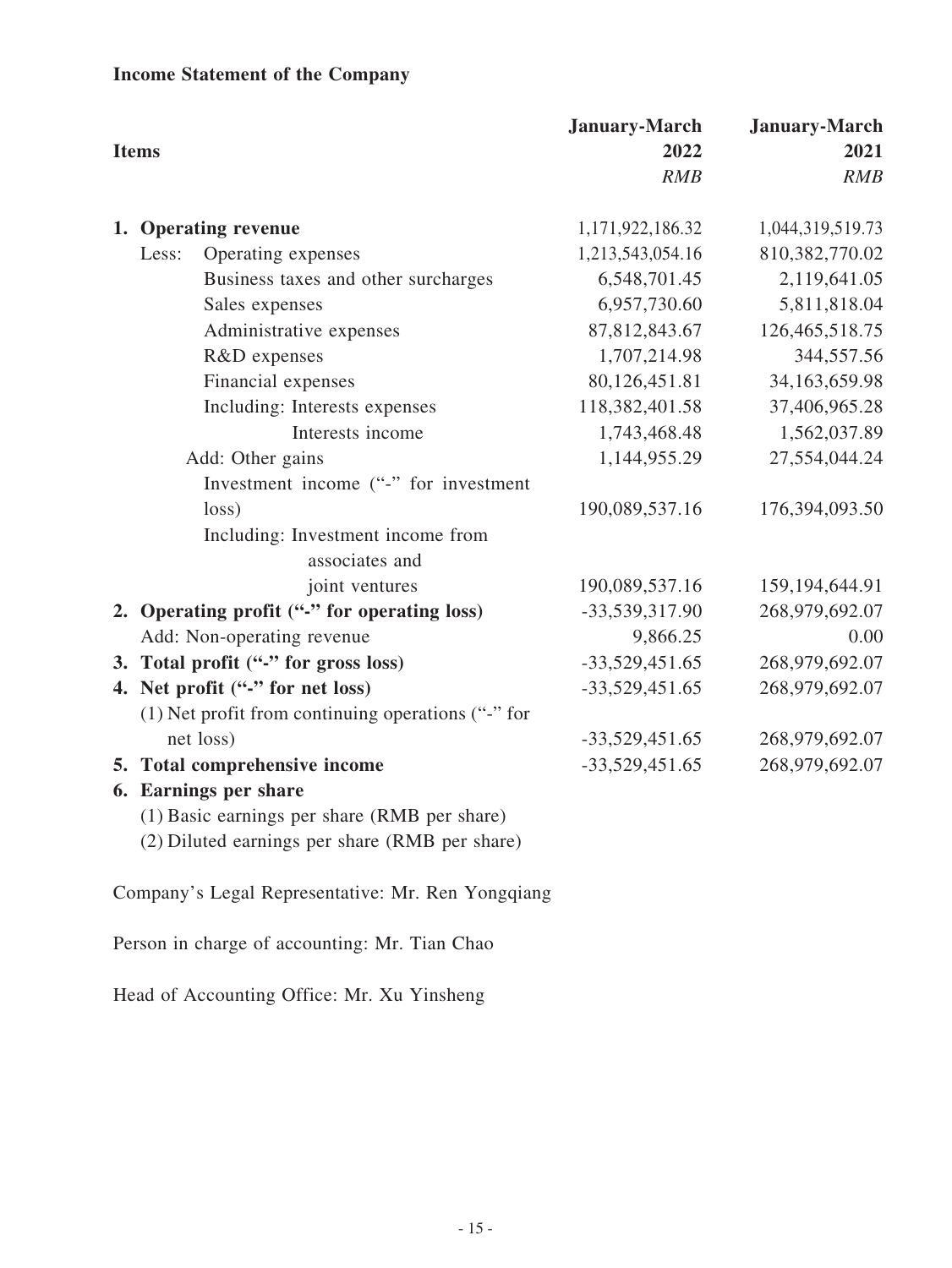# **Consolidated Cash Flow Statement**

| <b>Items</b>                                      | <b>January-March</b><br>2022<br>RMB | <b>January-March</b><br>2021<br>RMB |
|---------------------------------------------------|-------------------------------------|-------------------------------------|
| 1. Cash flows from operating activities           |                                     |                                     |
| Cash received from sales of goods and             |                                     |                                     |
| provision of services                             | 3,020,328,254.82                    | 2,730,635,962.17                    |
| Cash received from tax rebates                    | 18,357,109.23                       | 148,636,663.38                      |
| Cash received from other related operating        |                                     |                                     |
| activities                                        | 309,240,589.26                      | 399,813,794.45                      |
| Subtotal of cash inflow from operating            |                                     |                                     |
| activities                                        | 3,347,925,953.31                    | 3,279,086,420.00                    |
| Cash paid for goods and services                  | 3,175,164,500.41                    | 2,120,968,869.51                    |
| Cash paid to or on behalf of employees            | 317,969,443.59                      | 520,138,984.85                      |
| Taxes paid                                        | 79,870,014.78                       | 79,143,329.91                       |
| Other cash paid relating to operating activities  | 102,819,841.01                      | 43,542,880.96                       |
| Subtotal of cash outflow from operating           |                                     |                                     |
| activities                                        | 3,675,823,799.79                    | 2,763,794,065.23                    |
| Net cash flows from operating activities          | -327,897,846.48                     | 515,292,354.77                      |
| 2. Cash flows from investing activities           |                                     |                                     |
| Cash received from disposal of investments        | 1,046,962.38                        | 15,842,522.99                       |
| Other cash received relating to investing         |                                     |                                     |
| activities                                        | 4,516,221.08                        |                                     |
| Subtotal of cash inflow from investing activities | 5,563,183.46                        | 15,842,522.99                       |
| Cash paid for purchase of fixed, intangible and   |                                     |                                     |
| other long-term assets                            | 1,059,374,640.45                    | 1,730,019,002.71                    |
| Cash paid for investment                          | 104,898,752.29                      |                                     |
| Subtotal of cash outflow from investing           |                                     |                                     |
| activities                                        | 1,164,273,392.74                    | 1,730,019,002.71                    |
| Net cash flows from investing activities          | $-1,158,710,209.28$                 | $-1,714,176,479.72$                 |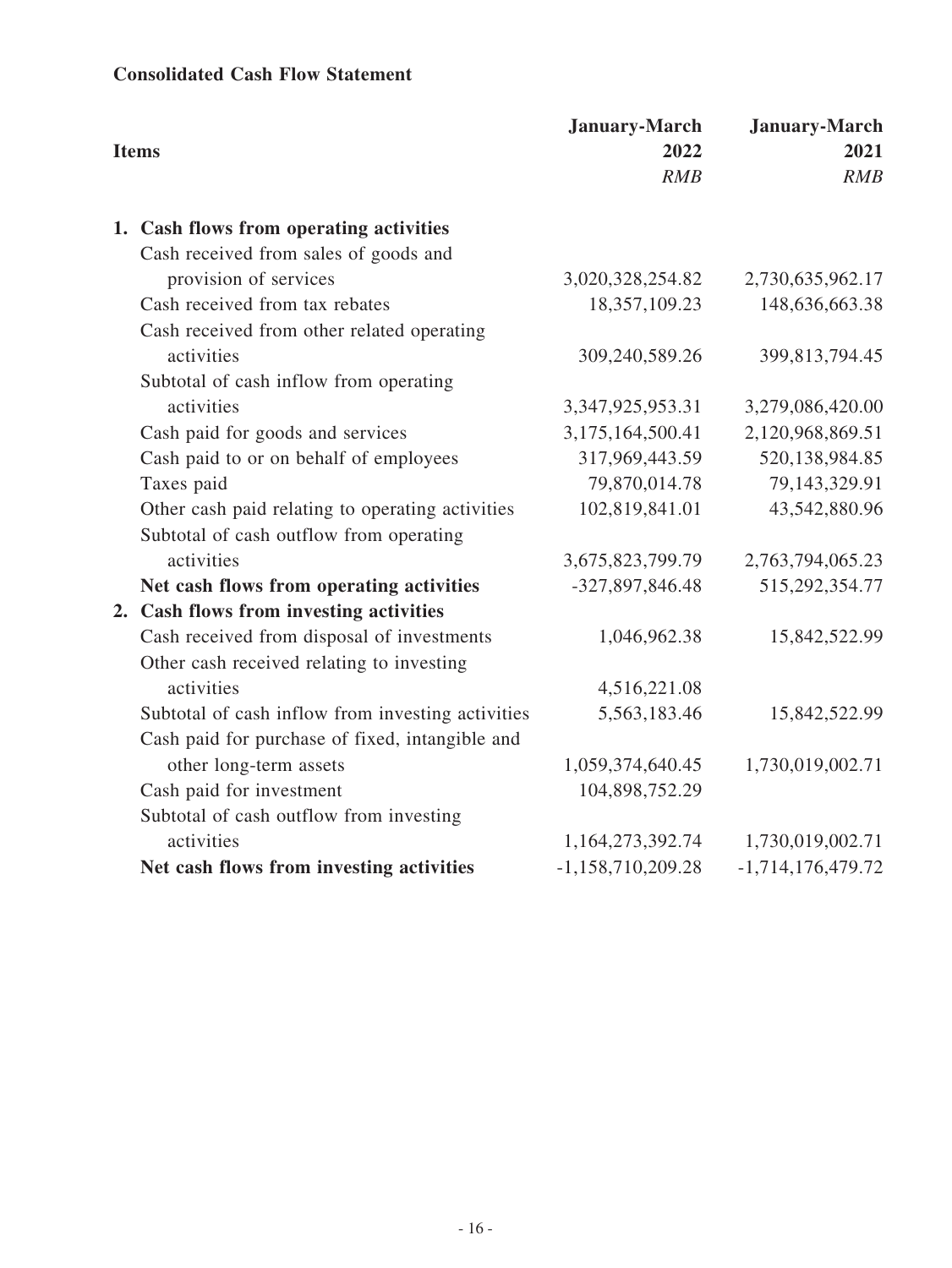|              |                                                   | <b>January-March</b> | <b>January-March</b> |
|--------------|---------------------------------------------------|----------------------|----------------------|
| <b>Items</b> |                                                   | 2022                 | 2021                 |
|              |                                                   | RMB                  | RMB                  |
|              | 3. Cash flows from financing activities           |                      |                      |
|              | Absorb cash received from investment              |                      | 75,512,280.00        |
|              | Including: cash received by the subsidiary        |                      |                      |
|              | from absorbing minority                           |                      |                      |
|              | shareholders' investment                          |                      | 75,512,280.00        |
|              | Cash received from borrowings                     | 2,745,775,532.28     | 2,226,747,700.43     |
|              | Subtotal of cash inflow from financing            |                      |                      |
|              | activities                                        | 2,745,775,532.28     | 2,302,259,980.43     |
|              | Cash paid for payment of debts                    | 1,993,456,363.87     | 2,593,714,106.50     |
|              | Cash paid for distribution of dividends or        |                      |                      |
|              | profits and for interest expenses                 | 104,153,318.04       | 181,561,598.08       |
|              | Cash paid for other related financing activities  | 4,283,720.00         | 72,806,591.80        |
|              | Subtotal of cash outflow from financing           |                      |                      |
|              | activities                                        | 2,101,893,401.91     | 2,848,082,296.38     |
|              | Net cash flows from financing activities          | 643,882,130.37       | $-545,822,315.95$    |
|              | 4. Effect on cash and cash equivalents from       |                      |                      |
|              | change of exchange rates                          | 35,139,974.96        | 9,769,995.92         |
|              | 5. Net increase in cash and cash equivalents      | -807,585,950.43      | $-1,734,936,444.98$  |
|              | Add: Balance of cash and cash equivalents         |                      |                      |
|              | at the beginning of the Reporting Period          | 3,522,612,511.21     | 4,869,962,525.66     |
|              | 6. Balance of cash and cash equivalents at the    |                      |                      |
|              | end of the Reporting Period                       | 2,715,026,560.78     | 3,135,026,080.68     |
|              | Company's Legal Representative: Mr. Ren Yongqiang |                      |                      |
|              | Person in charge of accounting: Mr. Tian Chao     |                      |                      |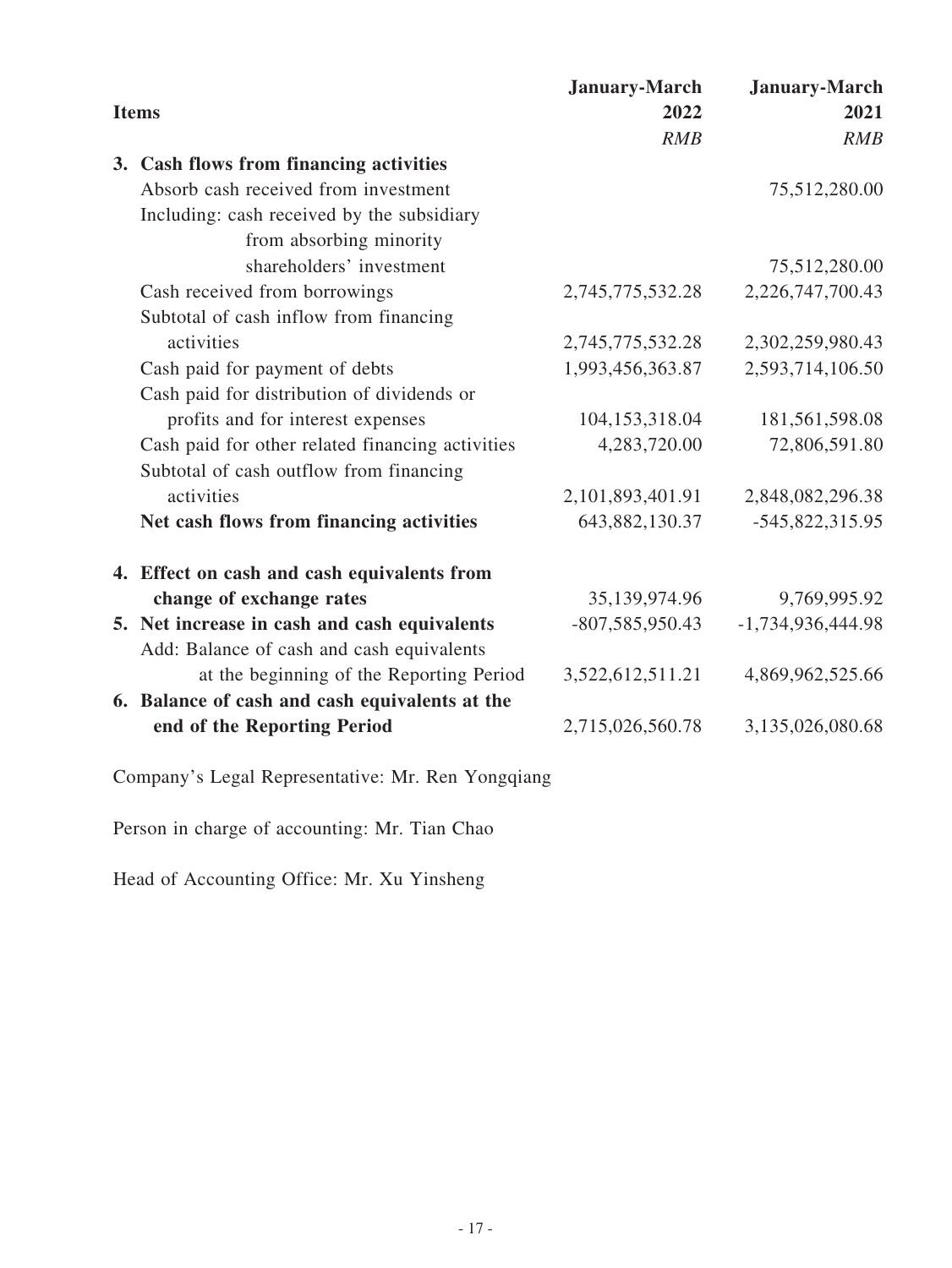# **Cash Flow Statement of the Company**

|    | <b>Items</b>                                      | <b>January-March</b><br>2022<br>RMB | <b>January-March</b><br>2021<br>RMB |
|----|---------------------------------------------------|-------------------------------------|-------------------------------------|
|    | 1. Cash flows from operating activities           |                                     |                                     |
|    | Cash received from sales of goods and             |                                     |                                     |
|    | provision of services                             | 813,632,927.85                      | 933, 754, 375. 16                   |
|    | Cash received from tax rebates                    | 18,357,109.23                       | 13,222,930.89                       |
|    | Cash received from other related                  |                                     |                                     |
|    | operating activities                              | 317, 182, 212. 23                   | 533,120,023.88                      |
|    | Subtotal of cash inflow                           |                                     |                                     |
|    | from operating activities                         | 1,149,172,249.31                    | 1,480,097,329.93                    |
|    | Cash paid for goods and services                  | 815,302,204.20                      | 691,700,528.39                      |
|    | Cash paid to or on behalf of employees            | 204, 264, 115.59                    | 292,872,336.51                      |
|    | Taxes paid                                        | 21,913,417.68                       | 5,847,074.98                        |
|    | Other cash paid relating to operating activities  | 270,668,438.95                      | 236, 651, 258. 15                   |
|    | Subtotal of cash outflow                          |                                     |                                     |
|    | from operating activities                         | 1,312,148,176.42                    | 1,227,071,198.03                    |
|    | Net cash flows from operating activities          | $-162,975,927.11$                   | 253,026,131.90                      |
| 2. | Cash flows from investing activities              |                                     |                                     |
|    | Cash received from disposal of investments        | 285,301,500.00                      | 0.00                                |
|    | Cash received from gains in investments           | 13,762,139.77                       | 11,604,402.93                       |
|    | Subtotal of cash inflow from investing activities | 299,063,639.77                      | 11,604,402.93                       |
|    | Cash paid for purchase of fixed, intangible and   |                                     |                                     |
|    | other long-term assets                            | 176,826,939.01                      | 188, 134, 438.60                    |
|    | Cash paid for investment                          | 140,000,000.00                      | 234,000,000.00                      |
|    | Subtotal of cash outflow                          |                                     |                                     |
|    | from investing activities                         | 316,826,939.01                      | 422,134,438.60                      |
|    | Net cash flows from investing activities          | $-17,763,299.24$                    | -410,530,035.67                     |
|    | 3. Cash flows from financing activities           |                                     |                                     |
|    | Cash received from borrowings                     | 181,229,150.00                      |                                     |
|    | Subtotal of cash inflow                           |                                     |                                     |
|    | from financing activities                         | 181,229,150.00                      |                                     |
|    | Cash paid for payment of debts                    | 3,940,000.00                        | 1,013,987,000.00                    |
|    | Cash paid for distribution of dividends or        |                                     |                                     |
|    | profits and for interest expenses                 | 2,939,114.95                        | 4,200,260.00                        |
|    | Other cash payments relating to                   |                                     |                                     |
|    | financing activities                              | 896,816.09                          |                                     |
|    | Subtotal of cash outflow from                     |                                     |                                     |
|    | financing activities                              | 7,775,931.04                        | 1,018,187,260.00                    |
|    | Net cash flows from financing activities          | 173,453,218.96                      | $-1,018,187,260.00$                 |